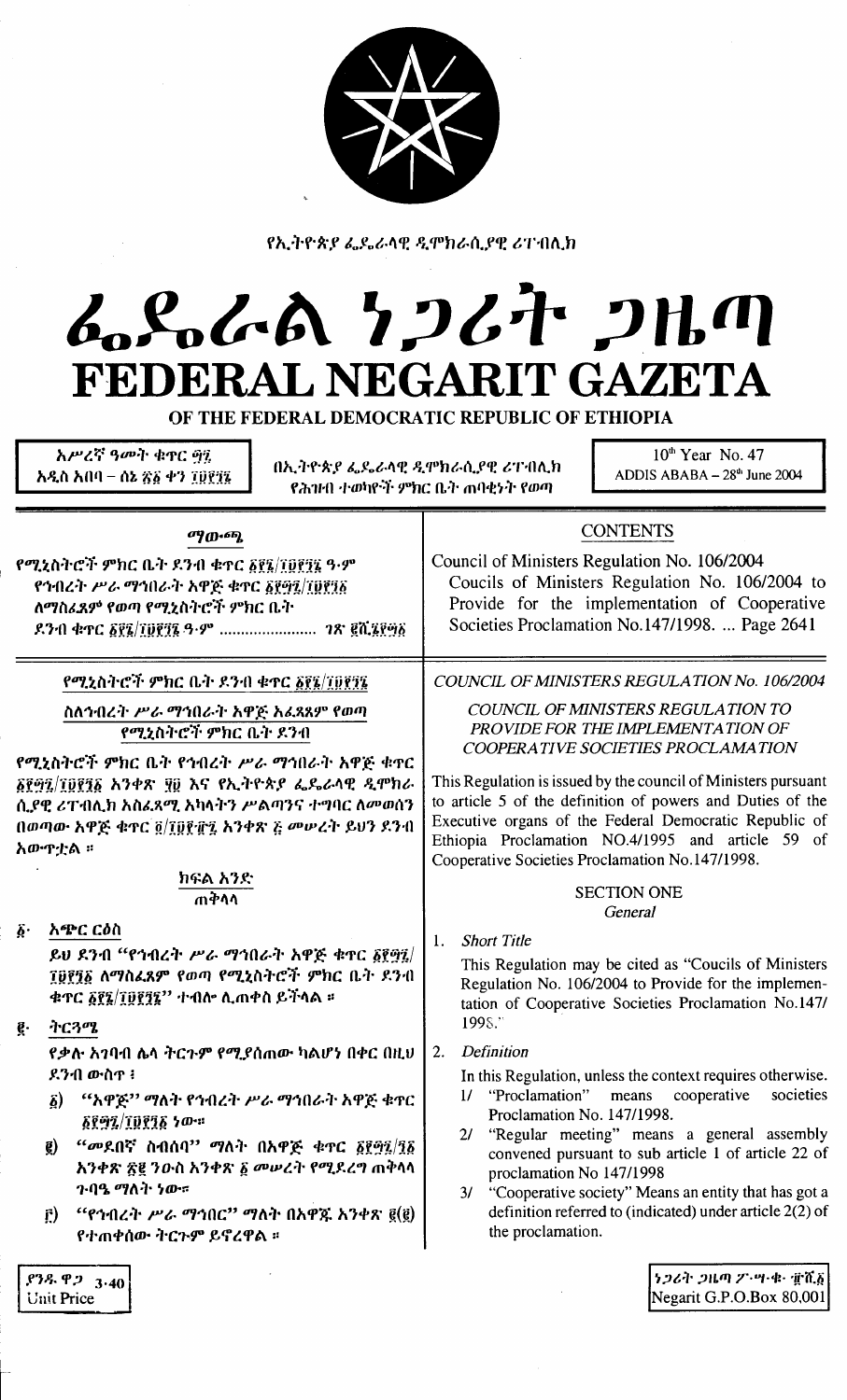- "አግባብ ያለው ባለሥልጣን" ማለት በአዋጅ ቁዋር  $\ddot{\mathbf{0}}$  $g_{\ell}$ ርያ $g_{\ell}$ ፲፱፻፶፬ አንቀጽ  $g(\delta)$  መሠረት የተቋቋመ የኅብረት ሥራ ኮሚሽን እና በየክልሉ የተቋቋሙ የኅብረት ሥራ ማኅበራት ማደራጀና ማስፋፊያ ቢሮዎችና ጽሕፈት በ.ቶችን ይጨመራል ።
- *''ኅብረት''* (ዩኒኖን) ማለት ከአንድ በላይ የሆኑ ተመሳሳይ  $\ddot{c}$ ዓላማ ያላቸው መሥረታዊ የኅብረት ሥራ ማኅበራት ኅብረት ነው።
- "ፌዶሬሽን" ማለት ከአንድ በላይ የሆኑ ተመሳሳይ ዓላማ 'i) ያላቸው ኅብረቶች (ዩኒየኖች) እና የሕብረት ሥራ *ማኅበራት* ስብስብ ነው ።
- "ሊማ" ማለት የኅብረት ሥራ ማኅበራት በአገር አቀፍ <sup>2</sup> ደረጀ የሚመሠርቱት የኢትዮጵያ የኅብረት ሥራ ማኅበራት ሊግ ነው ።

# ክፍል ሁለት

# ስለ ኅብረት ሥራ ማኅበራት አመሠራረት

- የመሠረታዊ የኅብረት ሥራ ማኅበራት አመሠራረት ë.
	- δ) መሠረታዊ ማኅበር በተወሰነ አካባቢ በሚኖሩ ወይም በሚሥሩ ወይም በተወሰነ ሙያ በተሰማሩ ፌቃደኛ *ግ*ለሰቦች ይቋቋማል። የመሥራች አባላት ቁዋር ከአሥር አያንስም ። አግባብ ያለው ባለሥልጣን ከኢኮኖሚያዊ ብቃት አኳ*ያ ተመ*ልክቶ የአባላትን መነሻ ቁዋር ለመወሰን የአፋጻጸም መመሪያ ያወጣል ፡፡
	- ፪) በዚህ አንቀጽ በንዑስ አንቀጽ ፩ መሠረት የሚመሠረት መሥረታዊ ማኅበር የሥራ ክልል በአንድ ክልል ወይም ከአንድ በላይ የሆኑ ክልሎችን የሚሸፍን ሊሆን ይችላል ።
	- በዚህ አንቀጽ በንውስ አንቀጽ ፪ በተመለከተው የሥራ Ê). ክልል ውስዋ ከአንድ በላይ የተለያዩ ዓይነቶች መሠረታዊ የኅብረት ሥራ ማኅበራት ሊመሠረቱ ይችላሉ።

#### የኅብረት ሥራ ኅብረት (ዩኒየን) አመሠራረት  $\ddot{\mathbf{0}}\cdot$

- የዚህ ሕግና ሌሎች የኅብረት ሥራ ማኅበራትን የሚመ 5) — ለከቱ ሕጎች ድን*ጋጌ*ዎች እንደተጠበቁ ሆነው ተመሣሣይ ዓላማ ያላቸው መሠረታዊ ማኅበራት የሕብረት ሥራ ኅብረት (ዩኒየን) ሊመሠረቱ ይችላሉ።
- በዚህ ሕግና በሌሎች ሕጎች የተደ577ው እንደተጠበቁ @) ሆነው ከኅብረቱ ጋር ተመሣሣይ ተግባር የሚያከናውንና የማኅበሩን መርሆች የተቀበለ ግለሰብ የኅብረቱ (ዩኒየን) አባል ሊሆን ይችላል።
- የኅበረት ሥራ ፌዴሬሽን አመሠራረት  $\ddot{c}$ 
	- የዚህ እና የሌሎች ሕጎች ድንጋጌዎች እንደተጠበቁ  $\delta$ ) ሆነው ተመሣሣይ ዓላማ ያላቸው ኅብረቶች በፌዴራል ደረጀ ፌዴሬሽን ሊመሥርቱ ይችላሉ ።
	- የዚህ እና የሌሎች ሕጎች ድን*ጋጌዎች* እንደተጠበቁ ë) ሆነው ከፌዶፌሽኑ ጋር ተመሣሣይ ተግባር የሚያከናውን የሕብረት ሥራ ማኅበር እና ግለሰብ አባል ሲሆን ይችላል።

#### የኅብረት ሥራ ሲግ አመሠራረት  $\mathbf{\bar{z}}$  .

የዚህ እና የሌሎች ሕጎች ድንጋጌዎች እንደተጠበቁ ሆነው መሠረታዊ ኅብረት ሥራ ማኅበራት፣ ኅብረቶች እና ፌዶሬሽኖች በኢትዮጵያ ውስኖ ያሉ ማኅበራትን የሚወክል ሊግ ሊመሥርቱ ይችላሉ።

- "Appropriate Authority" means Cooperatives Com- $\overline{41}$ mission established pursuant to article  $2(1)$  of proclamation 274/2002 and includes cooperative promotion Bureaus and offices established in cach region.
- 5/ "Union" means a union composed of more than one primary cooperative socieities that have similar objecties.
- "Federaton" means a group consists of unions and  $6/$ cooperative socieities with similar objectives
- $71$ "League" means cooperative society league of Ethiopia established by cooperative societies at the national level.

#### **SECTION TWO**

# **Establishment of Cooperative Societies** 3. Establishment of Primary Cooperative Societies

- Primary cooperative society shall be established by  $1/$ voluntary individuals who live or work in the same area or engaged in the same profession. Number of members establishing the society shall not be less than ten. The appropriate authotiry shall, taking into account the economic efficiency, determine the least number of establishing members through directives
- The operational area of primary cooperative society  $21$ established pursuant to article 1 of this article may be confined to one region or cover more than one regions.
- 3/ Different kinds of primary cooperative societies may be established in the operational area indicated in sub article 2 this article.

#### $4.$ Establishment of a union

issued by itself.

- Subject to the provision of this Regulation and that of  $1/$ other relevant laws on coperative society, primary cooperative societies having similar objective may establish a union.
- Subject to the Provision of this Regulation and that of  $21$ other laws an individual who carries out similar activities to that of a union and who is willing to observe the principles of the society may become a member of the union.
- **Establishment of Cooperative Federation** 5.
	- Subject to the provison of this Regulaton and that of  $1/$ other relevant laws, unions having similar objectives at Federal level may establish a Federation.
	- $2)$ Subject to the provision of this Regulation and that of other relevant law, cooperative societies and an individual that carries out similar activities with that of the Federation may become a member of the Federation.
- **Establishment of Cooperative League** 6.
	- Subject to the provision of this Regulation and that of  $1)$ other relevant laws, primary cooperative societies, unions, and federations may establish a league that represents all cooperative societies in Ethiopia.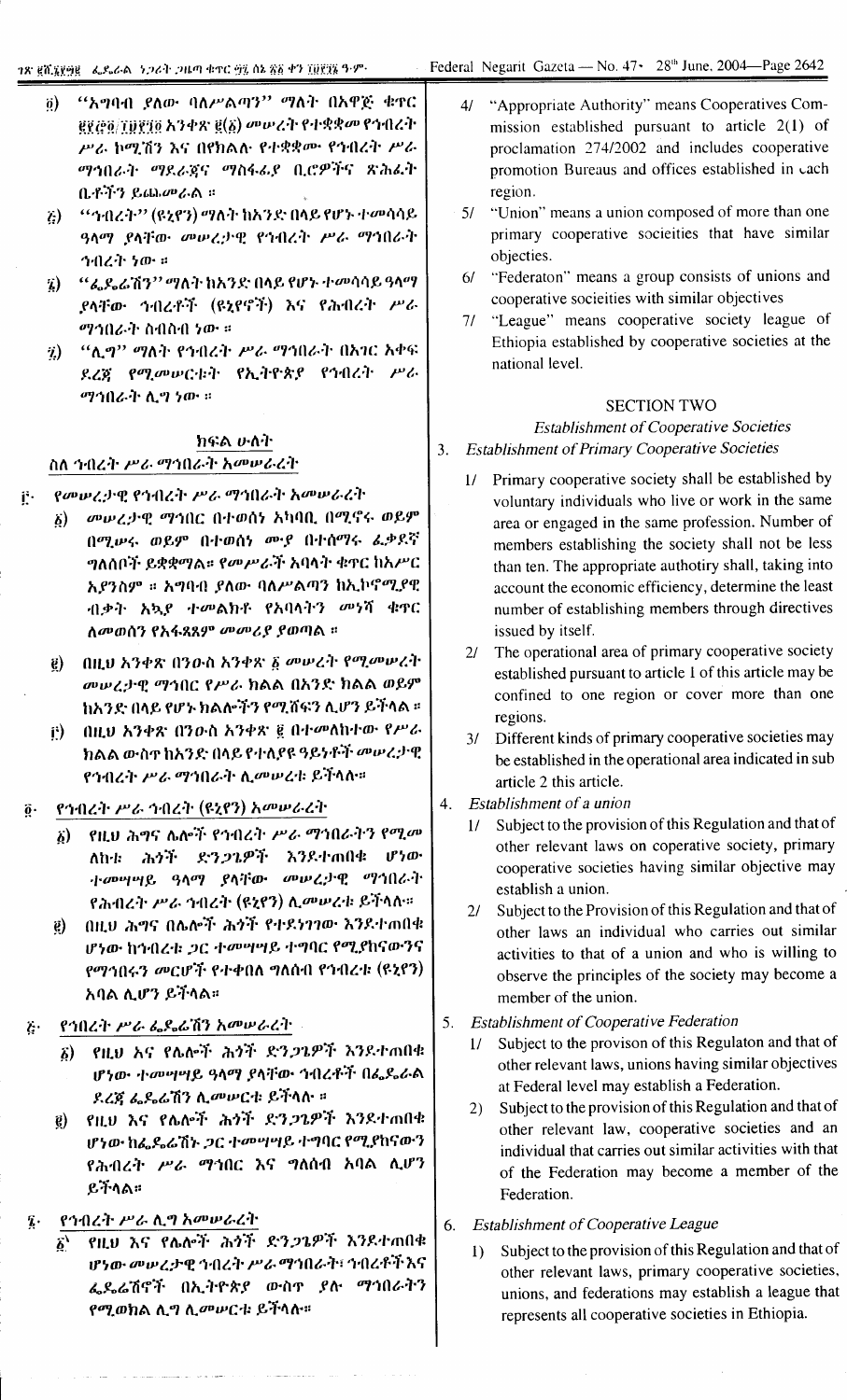- ፪) በዚህ አንቀጽ በንዑስ አንቀጽ *δ መ*ሠረት የሚመሠረት ሊግ ቁዋር ከአንድ ሊበልዋ አይችልም።
- $\ddot{\imath}$ . የሥራ ክልል
	- ፩) በዚህ ደንብ አንቀጽ ፬ ወይም ፩ የተመሠረተ ማንኛውም ኅብረት ወይም ፌዴሬሽን የሥራ ክልል በኅብረቱ ወይም በፌዴሬሽኑ መተዳደሪያ ደንብ መሠረት ይወሰናል ።
	- e) የሊጉ የሥራ ክልል በአ*ገር አቀፍ ደረ*ኛ ይሆናል።

# ክፍል ሦስት የኅብረት ሥራ ማኅበራት ተግባራትና ዓይነቶች

- Ϋ́ የኅብረት ሥራ ማኅበራት ተግባራት ማናኛውም የኅብረት ሥራ ማኅበር የማምረት ወይም አገል ግሎት የመስጠት ወይም የማምረትና አገልግሎት የመስጠት ተግባራት ሊኖሩት ይችላሉ ።
- የማምረት ተግባር የሚያከናውን የኅብረት ሥራ ማኅበር ij. የማምረት ተግባር የሚያከናውን የኅብረት ሥራ ማኅበር በማምረት ሥራ ላይ የተሰማራ ወይም ዋሬ ዕቃ ወደ አላቂ ዕ. የሚቀይር ወይም በከፌል የተሥሩትን ወደ አላቂ ምርትነት የሚቀይር ይሆናል።
- የአንልግሎት ተግባር የሚያከናውን የኅብረት ሥራ ማኅበር T. የአገልግሎት ተግባር የሚያከናውን የኅብረት ሥራ ማኅበር ለአባላት የተለያዩ አገልግሎቶችን የሚሰዋ ወይም እንዲያገኙ የሚያደርግ ይሆናል ።
- ፲፩· የማምረትና የአገልግሎት ተግባር የሚያከናውን የኅብረት ሥራ ማኅበር የማምረትና የአንልግሎት ተግባር የሚያከናውን የኅብረት

ሥራ ማኅበር በዚህ ደንብ በአንቀጽ ፱ እና ፲ የተመለከቱትን ተግባራት በጣምራ የሚያከናውን ይሆናል ።

- ፲፪· የኅብረት ሥራ ማኅበራት ዓይነቶች
	- ፩) የተለያዩ የኅብረት ሥራ ዓይነቶች ሀገሪቱ በሚኖራት ኢኮኖሚያዊና ማኅበራዊ የሥራ ዘርፎች ውስዋ ሲደራጁ ይችላሉ።
	- ፪) የኅብረት ሥራ ማኅበራት ዓይነተኛ መለያ ባሕሪያቸው፣ በሚሥሩት የሥራ አካባቢ ፣ በአመሥራረታቸው፣ በተግባ ራቸውና በሚኖራቸው የሕጋዊ ሰውነት የሚለይ ይሆናል።
	- ስለኅብረት ሥራ ማኅበራት ዓይነተኛ ባሕሪያት አግባብ F) ያለው ባለሥልጣን መመሪያ ያወጣል።

# ክፍል አራት ስለ ኅብረት ሥራ ማኅበራት ምዝገባ እንቅስቃሴ

- $\tilde{\mathbf{H}}$ : *T*<sup>o</sup> $\mathbf{H}$ 
	- ለ.ጉን እና ፌዴሬሽኑን ጨምሮ በብሔራዊ ደረጀ የሚቋቋ  $\delta$ ) ሙትን ዩኒየኖች የኅብረት ሥራ ኮሚሽን ይመዘግባል።
	- ë) በዚህ ደንብ መሠረት የተመዘገበ ማንኛውም ማኅበር ከተመዘገበበት ቀን ጀምሮ ሕጋዊ ሰውነት ያገኛል።
- 2) The number of the league establsihed pursuant to sub article 1 of this article may not exceed one.
- 7. Operational Area
	- 1) The operational area of a union or a Federation Established pursuant to Article 4 or 5 of this regulation shall be determined by the by-laws of the union or the Federation.
	- 2) The league shall have an operational area through out the territory of Ethiopia.

#### **SECTION THREE**

Types and Functions of. **Cooperative Societies** 

8. **Functions of Cooperative society** 

> A cooperative society may engage in production or service rendering activities or in both production and service rendering activities.

9. Cooperative Society Engaged in Production Activities

Cooperative Societies Engaged in Production Activities shall be one which takes part in production process or which converts raw materials or semi-finished products to finishedd products.

10. Cooperative Societies engaged in service rendering *activities* 

A cooperative society engaged in service rendering activities shall deliver various services to members or cause them to obtain the same.

11. Cooperatives Societies Engaged in Production and Service rendering activities

A cooperative society engaged in production and service rendering shall carry out both activities indicated under article 9 and 10 of this regulation.

- 12. Types of Cooperative Societies
	- 1/ Cooperative Societies of different type may be organized in any economic or social sector of the country.
	- $2)$ Cooperative societies differ from others based on their unique nature such as their working place, establishment, function and legal personality they have.
	- $3)$ The unique nature of cooperative societies shall be determined by a directive issued by the appropriate Authority.

# **SECTION FOUR**

### **Registration of Cooperative societies**

- 13. Registration.
	- $1)$ The Federal Cooperative commission shall register the league and the federations as well as unions at the national level.
	- 2) Any society established pursuant to this regulation shall have legal personality as of the date of its registration.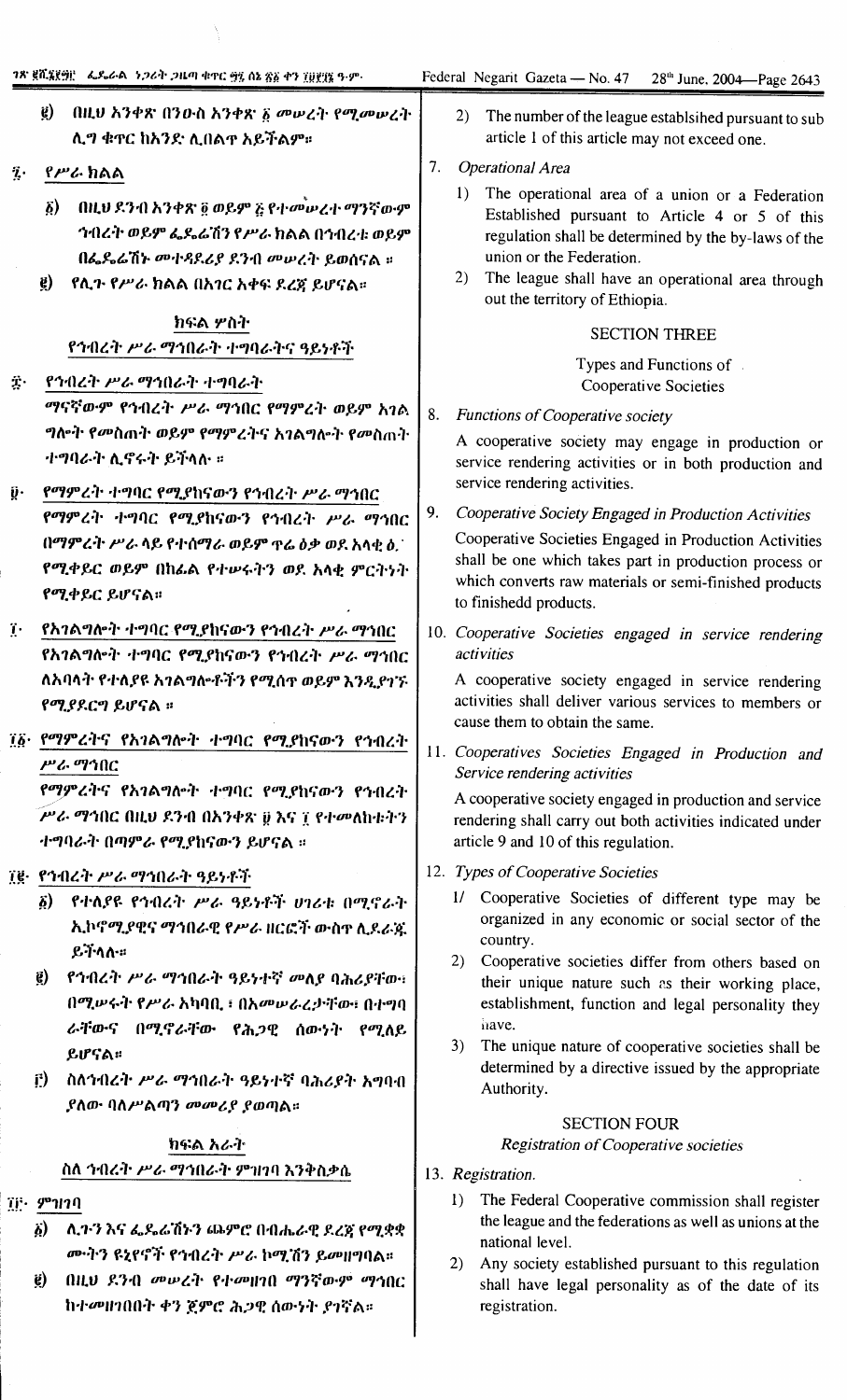| ፲፬ የኅብረት ሥራ ማኅበር መተዳደሪያ ደንብ ስለሚይዛቸው<br>าเดาเติรี<br>በአዋጇ አንቀጽ ፲፩ የተደነገገው እንደተጠበቀ ሆኖ የማን<br>ኛውም የኅብረት ሥራ ማኅበር መተዳደሪያ ደንብ የሚከተ<br>ለ•ትን መያዝ አለበት፡<br>(v)<br>የማኅበሩን ዓላማ ፡ የኅብረት ሥራ እሴቶችና መርሆች፡<br>$(\Lambda)$<br>የማኅበሩን አስተዳደራዊ መዋቅር፤<br>$(d_0)$<br>የማኅበሩን የበጀት ዓመት።<br>$(\omega)$<br>የማኅበሩን ገንዙበ አደደዝና አሒቃቀም፡<br>$(\boldsymbol{\omega})$<br>.የማኅበሩን ብድር አወሳሰን!<br>$\mathcal{L}$<br>አባላት ከማኅበሩ ሲለቁ፡ ሲሰናቡቱ ወይም በምት ሲለዩ<br>ተፈጸሚ የሚሆን ሥርዓት፥<br>$\omega$<br>የማኅበሩ የስብሰባ ሥነ ሥርዓትና ለአባላት የሚሰዋ<br>ማስታወቂያ፧<br>(n)<br>የማኅበሩ ሥራ አስኪያጅ እንዲሁም ሴሎች ኃላፊዎች<br>የሚቀጠሩበት፡ የሚመረጡበት ሥርዓት፡ ሥልጣንና<br>ተግባራቸው እንዲሁም የሥራ ዘመናቸው፡<br>የማኅበሩ ሥራተኞች አስተዳደር፤<br>$(\Phi)$<br>(n)<br>ልዩ ውሣኔና የምልዓተ ጉባዔ ውሣኔ የሚያስፈለጋቸው<br>$7 - 9$ $9 - 7$<br>(r)<br>የማኅበሩን መተዳደሪያ ደንብ ለማሻሻል ተፈጸማ<br>የሚሆን ሥርዓትን ማኅበሩ ሲከፌል፡ ሲፌርስ ወይም<br>ከሴሎች ማኅበራት ጋር ሲዋሃድ ተፈጸሚ የሚሆን<br>$\mu$ ርዓት፡<br>(F)<br>ሌሎች አግባብሃት ያላቸው ጉዳዮች።<br>፲፫• የኅብረት ሥራ ማኅበር አባላት የዕጣ ሰርተፊኬት<br>ማንኛውም አባል ለገዛው ሙሉ የዕጣ መጠን ሰርተፊኬት<br>$\ddot{\theta}$<br>ይሰጠዋል።<br>የዕጣ ሰርተራኬቱ በምስጢር የሚታተም ሆኖ የሚከተ<br>$\ddot{e}$ | 14. Particulars of by-laws of a Cooperative society<br>Subject to the provision of article 11 of the Proclamation,<br>any by-law of a cooperative society shall contain the<br>following particulars:<br>Objecties, values and principles of cooperative<br>(a)<br>societies;<br>Administrative structure of the society;<br>(b)<br>Budget year of the society:<br>(c)<br>Manner of keeping the fund of the socieity and ways<br>(d)<br>of its utilization:<br>Procedures on loans;<br>(e)<br>procedure to be applied in the instance of with-<br>(f)<br>drawal, dismissal or death of members;<br>Rules of procedures for the meeting of the society<br>(g)<br>and notifications to be given to members;<br>Procedures for the appointment or employment of<br>(h)<br>managers and other officers of the society, their<br>powers and duties and term of office;<br>Administration of employee of the society;<br>(i)<br>Matters requiring special or quorum resolutions<br>(i)<br>(decision);<br>Procedure to be applied in cases where the by-law of<br>(k)<br>the society is amended or in cases where the society<br>is dissolved, divided or amalgamated with other<br>societies;<br>(1)<br>Other appropriate particulars;<br>15. Share certificate of members of a cooperative society<br>Any member shall be granted certificate for the<br>$\bf{I}$<br>amount of full shares he has paid for.<br>2)<br>The share certificate shall be printed in confidence<br>(secretly) and shall contain the following particulars: |  |  |  |
|-----------------------------------------------------------------------------------------------------------------------------------------------------------------------------------------------------------------------------------------------------------------------------------------------------------------------------------------------------------------------------------------------------------------------------------------------------------------------------------------------------------------------------------------------------------------------------------------------------------------------------------------------------------------------------------------------------------------------------------------------------------------------------------------------------------------------------------------------------------------------------------------------------------------------------------------------------------------------------------------------------------------|---------------------------------------------------------------------------------------------------------------------------------------------------------------------------------------------------------------------------------------------------------------------------------------------------------------------------------------------------------------------------------------------------------------------------------------------------------------------------------------------------------------------------------------------------------------------------------------------------------------------------------------------------------------------------------------------------------------------------------------------------------------------------------------------------------------------------------------------------------------------------------------------------------------------------------------------------------------------------------------------------------------------------------------------------------------------------------------------------------------------------------------------------------------------------------------------------------------------------------------------------------------------------------------------------------------------------------------------------------------------------------------------------------------------------------------------------------------------------------------------------------------------------------|--|--|--|
| ለ•ትን መያዝ አለበት<br>የማኅበሩ ስም፥ አድራሻና ዓርማ፥<br>(v)                                                                                                                                                                                                                                                                                                                                                                                                                                                                                                                                                                                                                                                                                                                                                                                                                                                                                                                                                                    | Date of registration and registration number of<br>(b)<br>the society;<br>Identification number of share certificate;<br>(c)                                                                                                                                                                                                                                                                                                                                                                                                                                                                                                                                                                                                                                                                                                                                                                                                                                                                                                                                                                                                                                                                                                                                                                                                                                                                                                                                                                                                    |  |  |  |
| $(\Lambda)$<br>ማኅበሩ የተመዘገበበት ቀንና የምዝገባ ቁዋር፣<br>(h)<br>የዕጣ ሰርተፊኬት መለያ ቁዋር፤                                                                                                                                                                                                                                                                                                                                                                                                                                                                                                                                                                                                                                                                                                                                                                                                                                                                                                                                       | par value of each share;<br>(d)<br>Name and identification number of the mem-<br>(e)                                                                                                                                                                                                                                                                                                                                                                                                                                                                                                                                                                                                                                                                                                                                                                                                                                                                                                                                                                                                                                                                                                                                                                                                                                                                                                                                                                                                                                            |  |  |  |
| $(\omega)$<br>የአንድ ዕጣ ዋጋ፡<br>$(\boldsymbol{\nu})$<br>የአባለ· ስም ፣ የአባልነት መለያ ቁዋር፣<br>የገዛው የዕጣ መጠንና ዋጋ፤<br>$\mathcal{L}$<br>(<br>ማኅበሩን ለመምራት ሥልጣን ያለው ሰው ፊርማ፣<br>(n)<br>99105.91199:<br>$(\boldsymbol{\phi})$<br>ሰርተራኬቱ የተሰጠበት ቀን ፣ ወርና ዓመት<br>ምህረት፣                                                                                                                                                                                                                                                                                                                                                                                                                                                                                                                                                                                                                                                                                                                                                               | ber;<br>The amount of shares he has paid for (bought)<br>(f)<br>and the price of the share he has bought;<br>Signature of a person entrusted with a power of<br>(g)<br>leading the society;<br>Seal of the society;<br>(h)<br>Date, month and year of issuance of certificate;<br>(i)<br>3)<br>The share of the society may not be transferred from                                                                                                                                                                                                                                                                                                                                                                                                                                                                                                                                                                                                                                                                                                                                                                                                                                                                                                                                                                                                                                                                                                                                                                             |  |  |  |
| የኅብረት ሥራ ማኅበሩ ዕጣ ከአንድ የማኅበሩ አባል ወደ<br>$\ddot{r}$<br>ሌላ አባል ወይም ከአንድ የማኅበሩ አባል ወደ ሦስተኛ<br>ወገን ሲተላለፍ አይችልም።                                                                                                                                                                                                                                                                                                                                                                                                                                                                                                                                                                                                                                                                                                                                                                                                                                                                                                       | one member to the other or from a member to a third<br>party.<br>16. Dismissal of members                                                                                                                                                                                                                                                                                                                                                                                                                                                                                                                                                                                                                                                                                                                                                                                                                                                                                                                                                                                                                                                                                                                                                                                                                                                                                                                                                                                                                                       |  |  |  |
| ፲፮·  የሕብረት ሥራ ማኅበር አባላት ስለሚሰናበቱበት ሁኔታ<br><i>ግ</i> ዴታውን ያልተወጣ አንድ አባል ከማኅበሩ ይሰና<br>$\tilde{\mathbf{b}}$<br>በታል። አባሉ ግዴታውን እንዳልተወጣ የሚቆጠረው፤<br>በተወሰነው የጊዜ ገዶብ የዕጣ ክፍያን ያላጠናቀቀ<br>(v)<br>አንደሆነ ፣<br>$(\Lambda)$<br>በማኅበሩ በሚሰጠው የሥራ ዘርፍ ከሁለት ጊዜ<br>በላይ ግዴታውን ያልተወጣ ፣                                                                                                                                                                                                                                                                                                                                                                                                                                                                                                                                                                                                                                                                                                                                                 | A member who failed to meet his obligation shall be<br>1)<br>dismissed from the society. The member shall be<br>deemed not to meet his obligation where he:<br>has failed to pay fully for the shares within a<br>$\left( a\right)$<br>period specified,<br>has failed to meet his oblitation emanated from<br>(b)<br>the occupational sector granted by the society<br>for more than two times;                                                                                                                                                                                                                                                                                                                                                                                                                                                                                                                                                                                                                                                                                                                                                                                                                                                                                                                                                                                                                                                                                                                                |  |  |  |

- *ማኅ*በሩ በሚሰጣቸው  $(d_0)$ አገልግሎቶች ወይም ግብይቶች ለአንድ ዓመት ያልተሳተፈ፣
- (c) has not participated for a year in any transaction or services rendered by the society;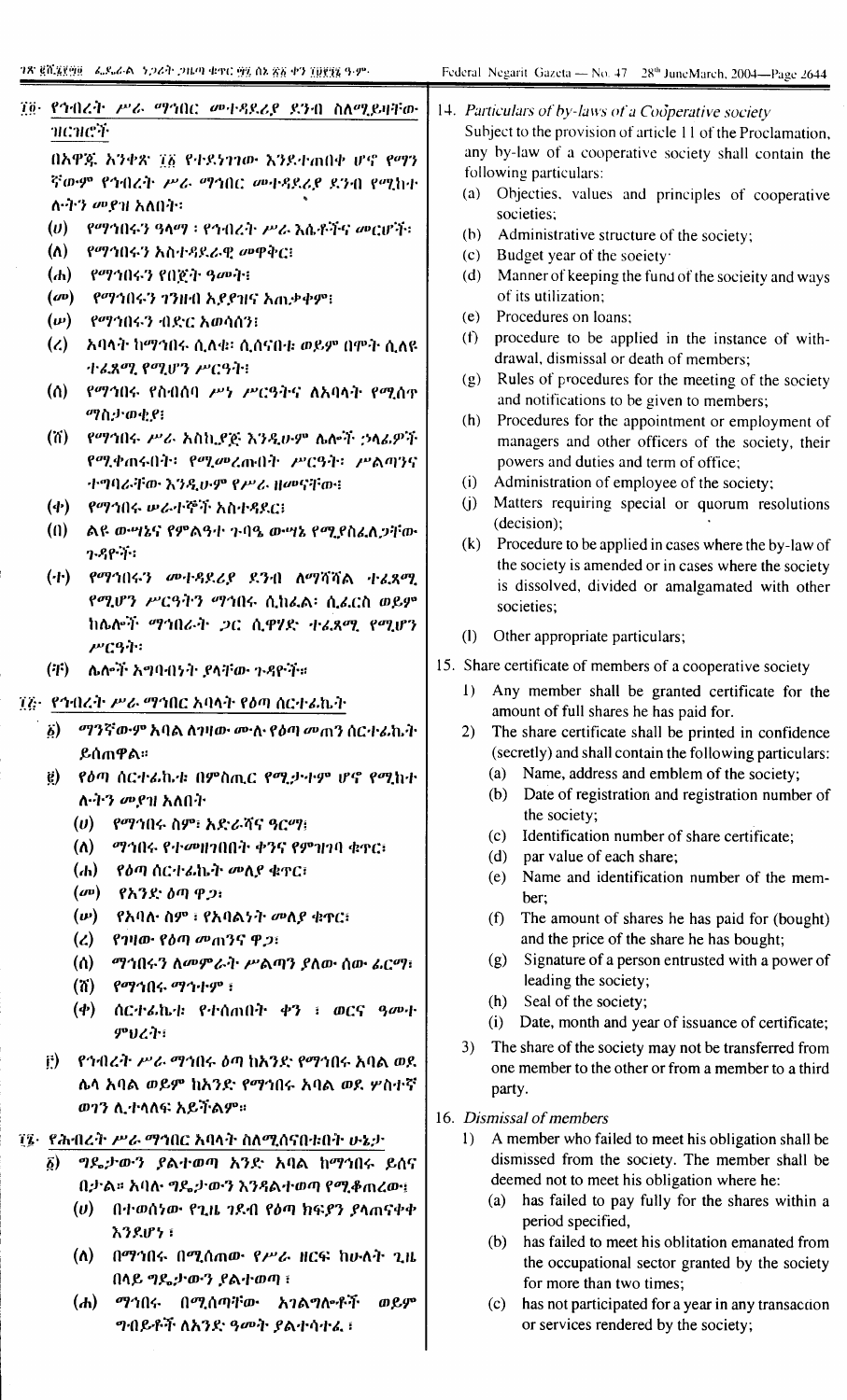|     |  | (መ) ያለበቂ ምክንያት ለሁለት ተከታታይ ጊዜ |  |
|-----|--|------------------------------|--|
|     |  | በመደበኛ ስብሰባዎች ላይ ይልተሳተሬ እንደሆነ |  |
| ንሙ። |  |                              |  |

- $\vec{e}$ ዋፋት እንደፈጸ*መ የሚቆ*ጠረው፡፡
	- $(v)$  ከማኅበሩ ዓላማ ጋር የሚጸረር ተግባር የፈጸመ፡
	- (ለ) በማኅበሩ ንብረቶች ላይ ሆነ ብሎ አደ*ጋ ያ*ደረሰ ወይም እንዲደርስ ያደረገ፡
	- (ሐ) በተለያየ ምክንያት በእጁ የገባውን የማኅበሩን ንብረት ለግል ዋቅም ያዋለ፡
	- (መ) የማኅበሩን ገንዙብ ሆነ ብሎ ያጎደለ ወይም ሁኔታ  $\varphi$ ችን ያመቻቸ፥
	- (ሥ) በማኅበሩ ስም መደለያ ወይም ጉቦ የሰጠ ወይም የተቀበለ፥
	- (ረ) በማኅበሩ የሚገዙ ወይም የሚሸጡ ንብረቶችን ዋቅም ለማግኘት ሲል ከ1በ*ያ ዋጋ* በታች የሽጠ ወይም ከኀበያ ዋጋ በላይ የኀዛ ወይም እንዲሸጥ ወይም እንዲገዛ ያደረገ፡
	- (ሰ) ለማኅበሩ የሚያቀርበውን ምርት ወይም አገል ግሎት ዋጋ እንዳያገኝ ጥራቱን ያጓደለ ወይም መጠኑን የቀነሰ እንደሆነ ነው ።
- ፲፯· ስለ ክፍደ

ማንኛውም ኅብረት ሥራ ማኅበር የምስክር ወረቀት ለማውጣት ወይም ምትክ የምስከር ወረቀት ለማግኘት ከዚህ ደንብ ጋር ተያይዞ በሚገኘው ሥንጠረዥ ላይ የተመለከተውን ክፍያ ለመንግሥት ይከፍላል ።

#### ን፰· ምትክ የምስክር ወረቀት ስለመስጠት

- δ) የተሰጠው የምስክር ወረቀት የጠፋበት ማንኛውም ኅብረት ሥራ ማኅበር ምትክ የምስክር ወረቀት እንዲ ሰጠው አግባብ ያለውን ባለሥልጣን ሊጠይቅ ይችላል ፡፡
- ፪) አግባብ ያለውን ባለሥልጣን ጥያቄው በቀረበለት በ፲ ቀን ጊዜ ውስዋ ምትክ የምስክር ወረቀቱን ይሰጣል ።
- it) አግባብ ያለው ባለሥልጣን ስለ ምትክ የምስከር ወረቀት አሰጣጥ ዝርዝር መመሪያ ያወጣል።

# ፲፬· ምዝገባ ስለሚከለከልበት ሁኔታ

ማንኛውም ኅብረት ሥራ ማኅበር፡

- ፩) አስቀድሞ ከተመዘገበ ማኅበር ጋር ተመሣሣይ ስምና ዓርማ ያለው ከሆነ፡
- የራሱ የሆነ የፕሮጀክት ዋናት የሌለው ከሆነ፥  $\epsilon$
- በዚህ ደንብ እና በአዋጁ መሥረት ለምዝገባ የሚያስፈልጉ  $\mathbf{r}$ ) ሁኔታዎችን ያላሟላ ከሆነ፥
- ዓላማው ይህን ደንብ ፥ አዋጅ ወይም አግባብ ባለው  $\tilde{g}$ ) ባለሥልጣን የወጡ መመሪያዎችን የሚፃረር ከሆነ፤ *ተመ*ዝግቦ የምስክር ወረቀት ማግኘት <del>አይችልም</del> ።

#### ክፍል አምስት

# ስለ ኅብረት *ሥራ ማኅ*በሩ ስብሰባዎች

# ጽ *መ*ደበኛ ጠቅላላ ጉባዔ

- δ) ማንኛውም የኅብረት ሥራ ማኅበር ቢያንስ በዓመት አንድ ጊዜ መደበኛ ጠቅላላ ጉባዔ ያደርጋል።
- ከጠቅላላ ጉባዔው አባላት ከማማሽ በላይ ሲገኙ ምንዓተ  $\vec{e}$ **ጉባዔ ይሆናል።**
- (d) Has not participated in two consecutive regular meetings of the society without sufficient reason.
- 2) Any member who has committed a fault shall be dismissed from membership. The member shall be deemed to have committed a fault where he has;
	- Committed a fault which is contrary to the objective of the society;
	- (b) Deliberately caused harm or caused to be harmed the properties of the society
	- (c) Misappropriate the properties of the society that he has received for various reason;
	- (d) Deliberately misappropriate the fund of the society or facilitate conditions for the same action to be committed:
	- (e) Bribed somebody or been bribed by somebody in the name of the society;
	- (f) Sold or caused to be sold under price or bought or caused to be bought over price the properties of the society with view to derive unlawful advantage;
	- (g) Reduced the amount or the quality of product or service that the society supplies.

#### 17. Charges

Any cooperative society shall pay charges indicated in the schedule attached thereto to government upon receiving a share certificate or its substitute.

#### 18. Grant of substitute certificate

- 1) A cooperate society that has lost its certificate may apply to appropriate authority for the grant of substitute certificate;
- 2) The appropriate authority shall grant the substitute certificate within 10 days as of the submission of the request.
- 3/ The appropriate authority shall issue directives on the manner of granting substituted certificate;

# 19. Conditions for the Prohibition of Registration

Any cooperative society shall not get registered and be granted certificate where:

- 1) It has got similar name and emblem with the society that has already registered;
- 2) It lacks its own project proposal;
- 3) It doesn't observe registration requirements specified in this regulaton and the proclamation;
- 4) Its objective is found contrary to this regulation, the proclamation and directive issued by the appropriate authority.

#### **SECTION FIVE**

#### Meetings of a Cooperative society

#### 20. Regular Meeting of the general Assambly

- Any cooperative society shall convene its regular  $1)$ general assembly at least once in a year.
- There shall be a quorum where more than half  $2)$ members of the general assembly are present.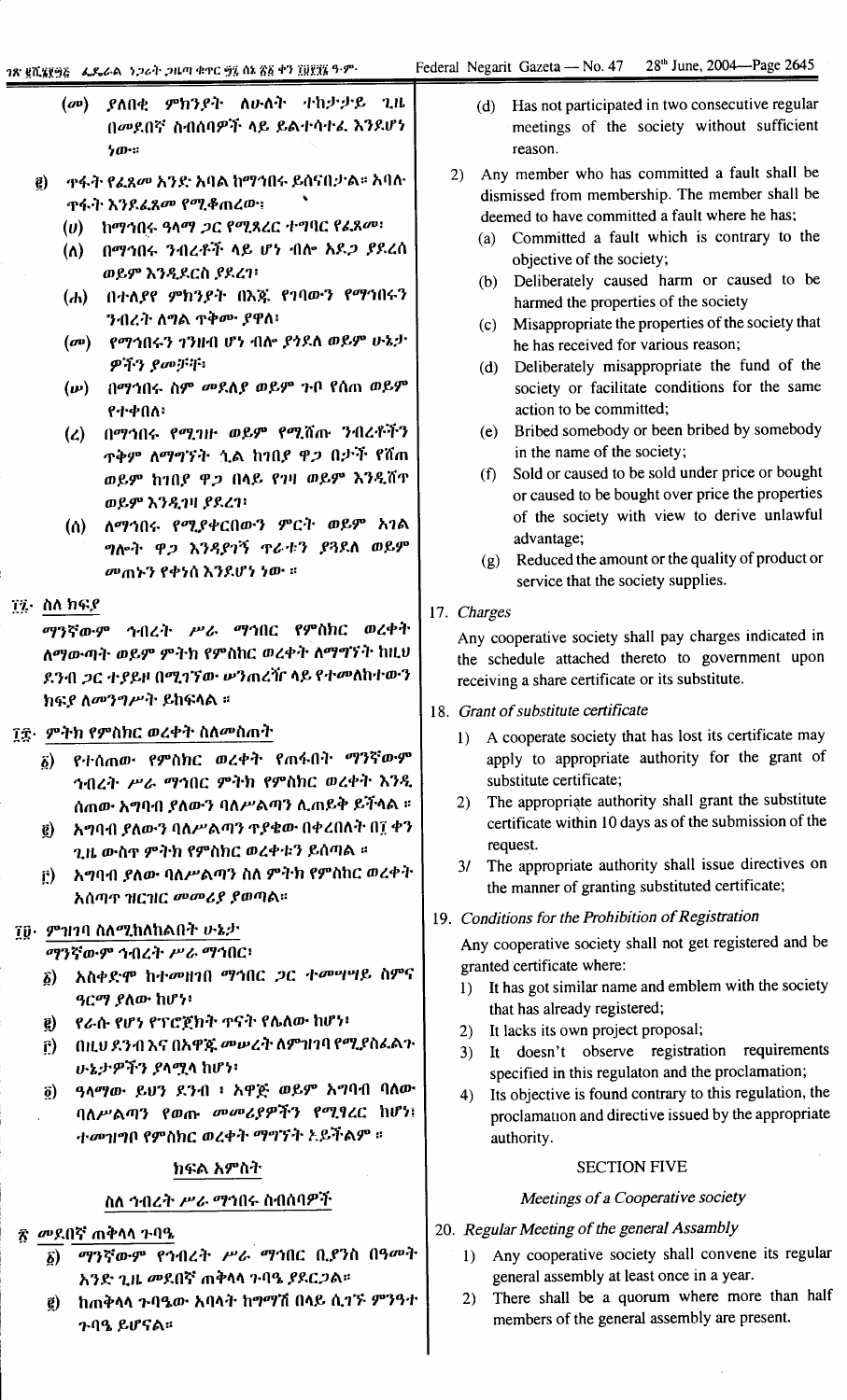- መደበኛ ጠቅሳሳ ጉባዔ ተጠርቶ ምልዓተ ጉባዔው  $\mathbf{r}$ ካልተሟላ በ፲፭ ቀናት ውስዋ ሁለተኛ ጠቅላላ ጉባዔ ይጠራል ፡፡ ለሁለተኛ ጊዜ የተጠራው መደበኛ ጠቅላለ ጉባዔ ምልዓተ ጉባኤ ካል*ተ*ሟላ በተገኙት አባላት መደበኛ ጠቅላላ ጉባዔ ይካሂዳል።
- በዚህ አንቀጽ በንዑስ አንቀጽ ፫ መሠረት ምልዓተ ጉባዔ  $\tilde{g}$ ) ሳይኖር የተካሄደ መደበኛ ጠቅላላ ጉባዔ የሚያሳልፋቸው ውሣኔዎች ሁሉም የጉባዔው አባላት በተገኙበት እንደተ ላለፌ ይቆጠራል።

# ፳፩· አስቸኳይ ጠቅላላ ጉባዔ

- በአዋጁ አንቀጽ ፳፪ መሠረት የተጠራው አስቸኳይ  $\delta$ ) ጠቅላላ ጉባዔ ምልዓተ ጉባኤው ካልተሟላ በ፲፩ ቀናት ውስዋ የሥራ አመራር ኮሜቴው ለሁለተኛ ጊዜ አስቸኳይ ጠቅሳሳ ጉባዔ ይጠራል። ለሁለተኛ ጊዜ የተጠራው አስቸኳይ ጠቅላላ ጉባዔ ምልዓተ ጉባዔ ካልተሟላ አግባብ ያለው ባለሥልጣን ዋሪ የማድረግ ሥልጣን ይኖረዋል ።
- ከጠቅላላው አባላት ሁለት ሦስተኛው ሲገኙ ምልዓተ e) ንባዔ ይሆናል ፡፡

# ፳፪· ጥሪ ስለማድረግ

በዚህ አዋጅ መሥረት አስቸኳይ ጠቅላላ ጉባዔ ከመደረጉ ከ፲፭ ቀን በፊት የማኅበሩ የሥራ አመራር ለአባላቱ ሀገር አቀፍ ሥርጭት ባለው *ጋ*ዜጣ ወይም አመቺ ሆኖ በተገኘው መንገድ *ፕሪ ማድረግ* አለበት።

- ጽሮ· የሕብረት ሥራ ማኅበር የድምጽ አሰጣዋ ሥርዓት
	- ፩) በማኅበሩ መተዳደሪያ ደንብ በተለየ ሁኔታ ካልተገለጸ በቀር በመደበኛ ወይም በአስቸኳይ ጉባዔው የሚተላለፉ ውሣኔዎች በአባላቱ የአብላጫ ድምጽ ይሆናል ፡፡
	- . የድምጽ አሰጣጥ እኩል በኩል የተከፈለ ሲሆን የጉባዔው  $\vec{e}$ ሰብሳቢ ወሳኝ ድምጽ ይኖረዋል ፡፡

# ክፍል ስድስት ስለ ሕብረት ሥራ ማኅበር ንብረትና ገንዘብ

#### ጽ፬· የተጣራ ትርፍ አደላደል

- ከማኅበሩ የተጣራ ትርፍ ላይ ፴ በሙቶ እየተቀነሰ  $\delta$ ) በመጠባበቂያ ሂሣብ ይቀመጣል ። የመጠባበቂያ ሂሣበ የሚቀመጠው ከማኅበሩ ካፒታል ፴ በመቶ እስከሚደርስ  $-03^{\circ}$  ነው።
- በየዓመቱ ከማኅበሩ የተጠራ ትርፍ ውስዋ እየተቀነሰ ą. በመጠባበቂያ የሚመደበው ገንዘብ በማኅበሩ ስም የቁጠባ ሂሣብ ተከፍቶለት ይቀመጣል ፡፡ ስለአጠቃቀሙ አግባብ ያለው ባለሥልጣን መመሪያ ያወጣል ፡፡

#### ጽ፩· ስለሕብረት ሥራ ማኅበር የማይከፋፌል ንብረት ማንኛውም የማኅበሩ ንብረት፡

- በመጠባበቂያ ሂሣብ ውስጥ የተመዘገበ ከሆነ፥  $(v)$
- በስጦታ ወይም በውርስ የተገኘ ከሆነ የወል ንብረት  $(\Lambda)$ ይሆናል ።

# ፳፯· የሕብረት ሥራ ማኅበር ሲፈርስ ስለሚኖረው ንብረት አከፋፊል

ማንኛውም ኅብረት ሥራ ማኅበር በሕግ መሠረት ሲፌርስ በአዋጁ አንቀጽ ፵፬ ንዑስ አንቀጽ ፬ መሠረት ሕብረት ሥራ ለ የኅበሩ ገንዘብ ጠያቂዎች ተከፍሎ የሚቀረው ንብረት ሕብረት ሥራ ማኅበሩ ሲፈርስ ለነበሩ አባላት ፥ ሕብረት ሥራ ማኅበሩ ከመፍረሱ በፊት ያለዋፋት ለተሰናበቱ አባላትና ለሚች አባላት ተተኪዎች እንደየድርሻቸው ይከፋፈላል። ስለአከፋፌስ አግባብ ያለው ባለሥልጣን መመሪያ ያወጣል ፡፡

- Where there is no quorum of the general assembly  $3<sub>1</sub>$ called, the second general assembly shall be called within 15 days as of the date of the first general assembly. Where there is no quorum for general assembly called for the second time, the meeting shall be convenced by members present.
- The decision passed by the general assembly, which  $4.$ is convenced in a situation where there is no quorum as is indicated in sub article 3 of this article, shall be deemed to have been made in the presence of all members.

# 21. Emergemcy meeting of the General Assembly

- Where there is no quorum in an emergency meeting  $1.$ called as per article 22 of the proclamation, the managment committees shall call the second emergency meeting within 15 days as of the date of the first meeting. Where there is no quorum in emergency meeting called for the second time, the appropriate authority may call another meeting.
- There shall be quorum where two third of members  $2.$ of the general assembly are present.
- 22. Call for the meeting

The managment committee shall make a call, as per the provisions of the proclamation to all members 15 days before the emergency meeting is convened through a News Paper having nation wide circulation or using any means found convenient.

- 23. Voting Procedure of a Cooperative society
	- Unless and otherwise provided in the by-law of the  $\mathbf{D}$ society, decision of regular or emergency meeting shall be passed by a majority vote.
	- In cases of a tie, the chairperson of the general  $2)$ assembly, shall have a casting vote.

#### **SECTION SIX**

Assets and funds of the Cooperative society

- 24. Allocation of Net profit
	- 30% of the net profit of the society shall be deducted  $1.$ and allocated for the reserve fund. The amount allocated for the reserve shall be deposited only until it shall not exeed 30% of the capital of the society.
	- The amount of fund deducted from the net profit and  $2.$ allocated for the reserve shall be deposited in a saving account opened in the name of the society. The utilization/aplication of this fund shall be determined by directive issued by appropriate authority.
- 25. Indivisibility of Assets of the society

Where the asset of the society is:

- Registered as a reserve fund account.  $(a)$
- Obtained through donation or inheritance it shall  $(b)$ remain indivisible and common asset of the society.
- 26. Distribution of Assets of Dissolved Cooperative society. The assets of a dissolved cooperative society left after the creditors are paid as is indicated under Article 44 sub article 4 of the proclamation shall be distributed to a member who is active at the time when dissolution pronounced, to a member who is dismissed for the reason other than committing a fault, and to a substitute of a deceased member. Manner of distribution of the asset shall be determined by a directive issued by the appropriate authority.